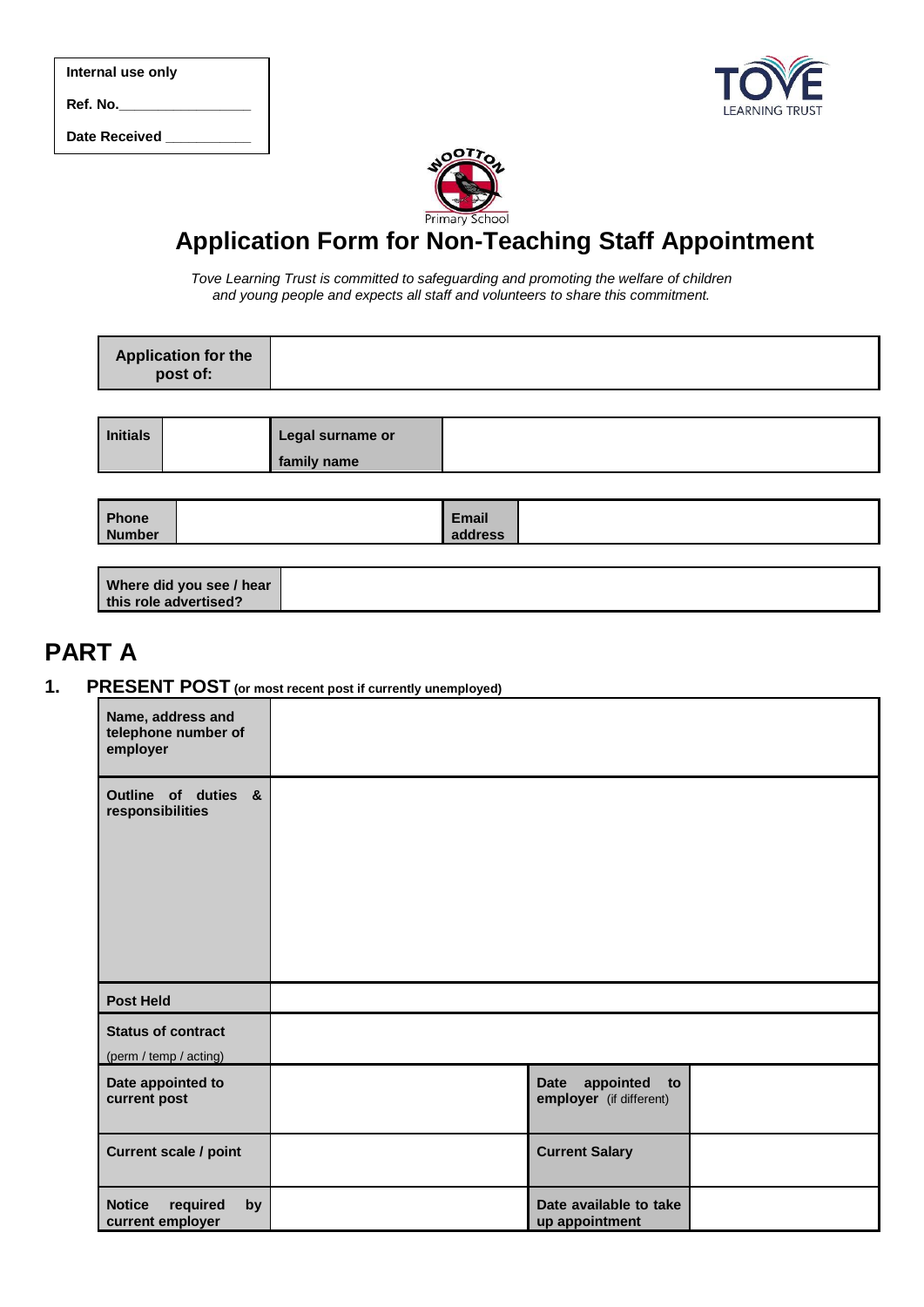## **2. FULL CHRONOLOGICAL EMPLOYMENT HISTORY**

**Please provide a full history in chronological order since leaving secondary education.** 

| Name, address and type    | <b>Position held</b><br>F/T |        | <b>Dates</b> |      |            | Reason |         |
|---------------------------|-----------------------------|--------|--------------|------|------------|--------|---------|
| of school incl. age range | and salary level            | or P/T |              | From | To         |        | for     |
| and NOR or employer       | on leaving                  |        | <b>Mth</b>   | Yr   | <b>Mth</b> | Yr     | leaving |
| $\mathbf 1$               |                             |        |              |      |            |        |         |
|                           |                             |        |              |      |            |        |         |
|                           |                             |        |              |      |            |        |         |
| $\overline{2}$            |                             |        |              |      |            |        |         |
|                           |                             |        |              |      |            |        |         |
|                           |                             |        |              |      |            |        |         |
| $\overline{\mathbf{3}}$   |                             |        |              |      |            |        |         |
|                           |                             |        |              |      |            |        |         |
|                           |                             |        |              |      |            |        |         |
| $\boldsymbol{4}$          |                             |        |              |      |            |        |         |
|                           |                             |        |              |      |            |        |         |
|                           |                             |        |              |      |            |        |         |
| $\overline{\mathbf{5}}$   |                             |        |              |      |            |        |         |
|                           |                             |        |              |      |            |        |         |
|                           |                             |        |              |      |            |        |         |
|                           |                             |        |              |      |            |        |         |
| 6                         |                             |        |              |      |            |        |         |
|                           |                             |        |              |      |            |        |         |
|                           |                             |        |              |      |            |        |         |

**Please enclose a continuation sheet if necessary**

## **3. EDUCATION & QUALIFICATIONS**

| Name & address of<br><b>Secondary School</b> | Date From | Date To | <b>Qualifications Gained with Date and Level attained</b> |
|----------------------------------------------|-----------|---------|-----------------------------------------------------------|
|                                              |           |         |                                                           |
|                                              |           |         |                                                           |
|                                              |           |         |                                                           |

| Name of University,<br>College OR Dept of<br><b>Education attended</b> | Date From | Date To | <b>Full or</b><br><b>Part-time</b> | Qualifications or Subjects Passed with details of<br>standard obtained |
|------------------------------------------------------------------------|-----------|---------|------------------------------------|------------------------------------------------------------------------|
|                                                                        |           |         |                                    |                                                                        |
|                                                                        |           |         |                                    |                                                                        |

**Additional Qualifications e.g. swimming awards, D of E Leaders, Coaching etc.**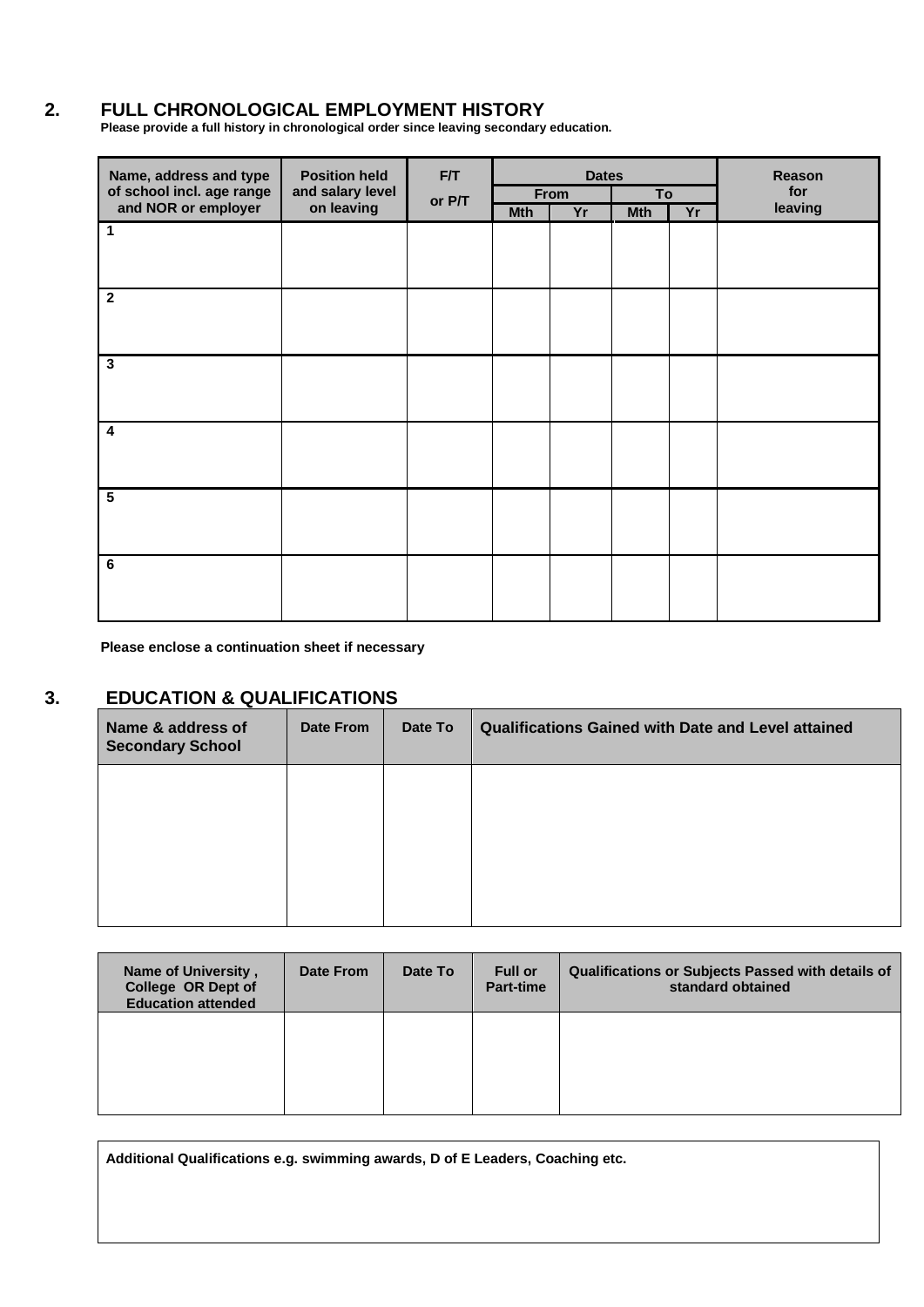## **4. RELEVANT TRAINING**

**Please list relevant courses attended in the past 3 years.**

| <b>Subject</b> | <b>Organising Body</b> | Date(s) | <b>Duration</b> |
|----------------|------------------------|---------|-----------------|
|                |                        |         |                 |
|                |                        |         |                 |
|                |                        |         |                 |
|                |                        |         |                 |

## **5. OTHER RELEVANT EXPERIENCE, INTERESTS AND SKILLS**

## **6. REFEREES**

Give here details of two people to whom reference may be made. The first referee should normally be your present or most recent line manager or employer. If you are not currently working with children please provide a referee from your most recent employment involving children**. I UNDERSTAND THAT BY APPLYING, REFERENCES WILL BE TAKEN UP PRIOR TO INTERVIEW.**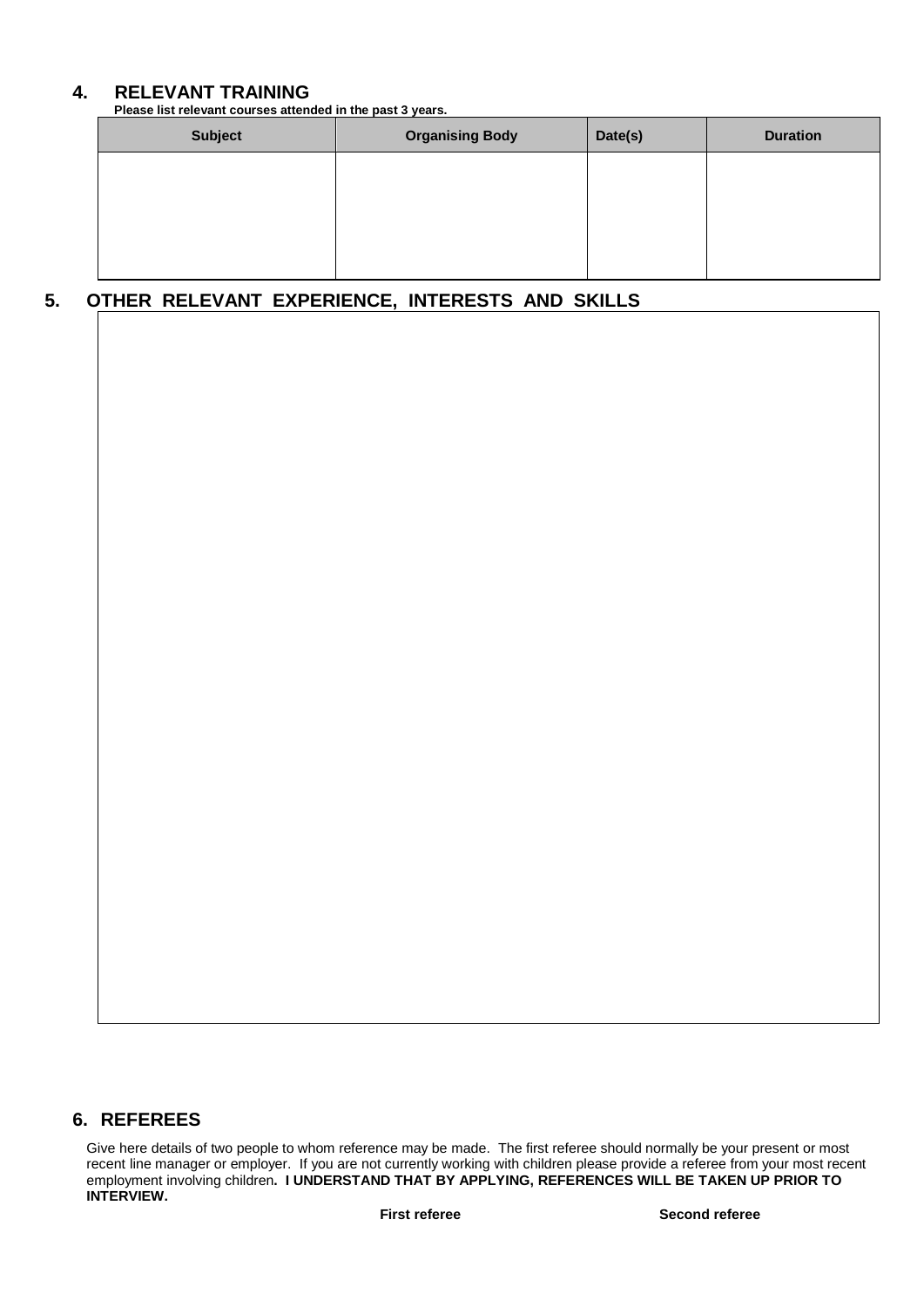| <b>Title and Name</b>                                        |  |
|--------------------------------------------------------------|--|
| Address and post code                                        |  |
|                                                              |  |
|                                                              |  |
|                                                              |  |
| Telephone number                                             |  |
| <b>Email address</b>                                         |  |
| <b>Job Title</b>                                             |  |
| <b>Relationship to applicant</b>                             |  |
| May we contact prior to<br>interview?                        |  |
| If No - please state<br>clearly why this is not<br>possible. |  |

## **7. HEALTH**

Any offer of employment made by Tove Learning Trust will be conditional upon the Trust verifying the successful applicant's medical fitness for the role. Therefore if your application is successful, you will be required to complete a medical questionnaire, the response of which will be reviewed by our Occupational Health (OH) advisors before any offer of employment is confirmed. This may require a further face to face appointment or allow OH access to your medical records.

#### **8. CRIMINAL RECORDS**

**COMPULSORY DECLARATION OF ANY CONVICTIONS, CAUTIONS OR REPRIMANDS, WARNINGS OR BIND-OVERS** Jobs in schools are exempt from the provisions of Section 4(2) of the Rehabilitation of Offenders Act 1974. **You must** therefore declare **ANY** convictions, cautions or reprimands, warnings or bind-overs which you have ever had, whether spent or not, and give details of the offences. The fact that you have a criminal record will not necessarily debar you for consideration for this appointment.

## **Do you have any convictions, cautions or reprimands, warnings or bind-overs?**

Please tick the relevant box<br>Yes  $\Box$  No  $\Box$ **Yes** □

If the answer is "yes", you must record full details in on the separate 'Disclosure of Criminal Record' Form available on our website in the same location as this application form. Please enclose it with your application form in a sealed envelope marked with your name and 'Confidential: Criminal Record Declaration'. A copy of this notice will be sent to your referees.

## **9. DATA PROTECTION ACT**

The information collected on this form will be used in compliance with the Data Protection Act 1998. The information is being collected for the purpose of administering the employment and training of employees. The information may be disclosed, as appropriate, to Trustees, school governors, to Occupational Health, to the General Teaching Council, to the Teachers Pensions Agency, Local Government Pension Scheme, to the Department for Education and Skills, to pension, payroll and personnel providers and relevant statutory bodies. You should also note that the information you have provided on this form may be used to prevent and/or detect fraud.

#### **10. DECLARATION**

I certify that, to the best of my knowledge and belief, all particulars included in Parts A of my application are correct. I understand and accept that providing false information will result in my application being rejected or withdrawal of any offer of employment, or summary dismissal if I am in post, and possible referral to the police. I understand and accept that the information I have provided may be used in accordance with paragraph 15 above, and in particular that checks may be carried out to verify the contents of my application form

**\_\_\_\_\_\_\_\_\_\_\_\_\_\_\_\_\_\_\_\_\_\_\_\_\_\_\_\_\_\_\_\_\_\_\_ \_\_\_\_\_\_\_\_\_\_\_\_\_\_\_\_\_\_\_\_\_\_\_\_\_\_\_\_\_\_\_\_\_\_\_**

**Signature of Candidate Date Date Date Date Date**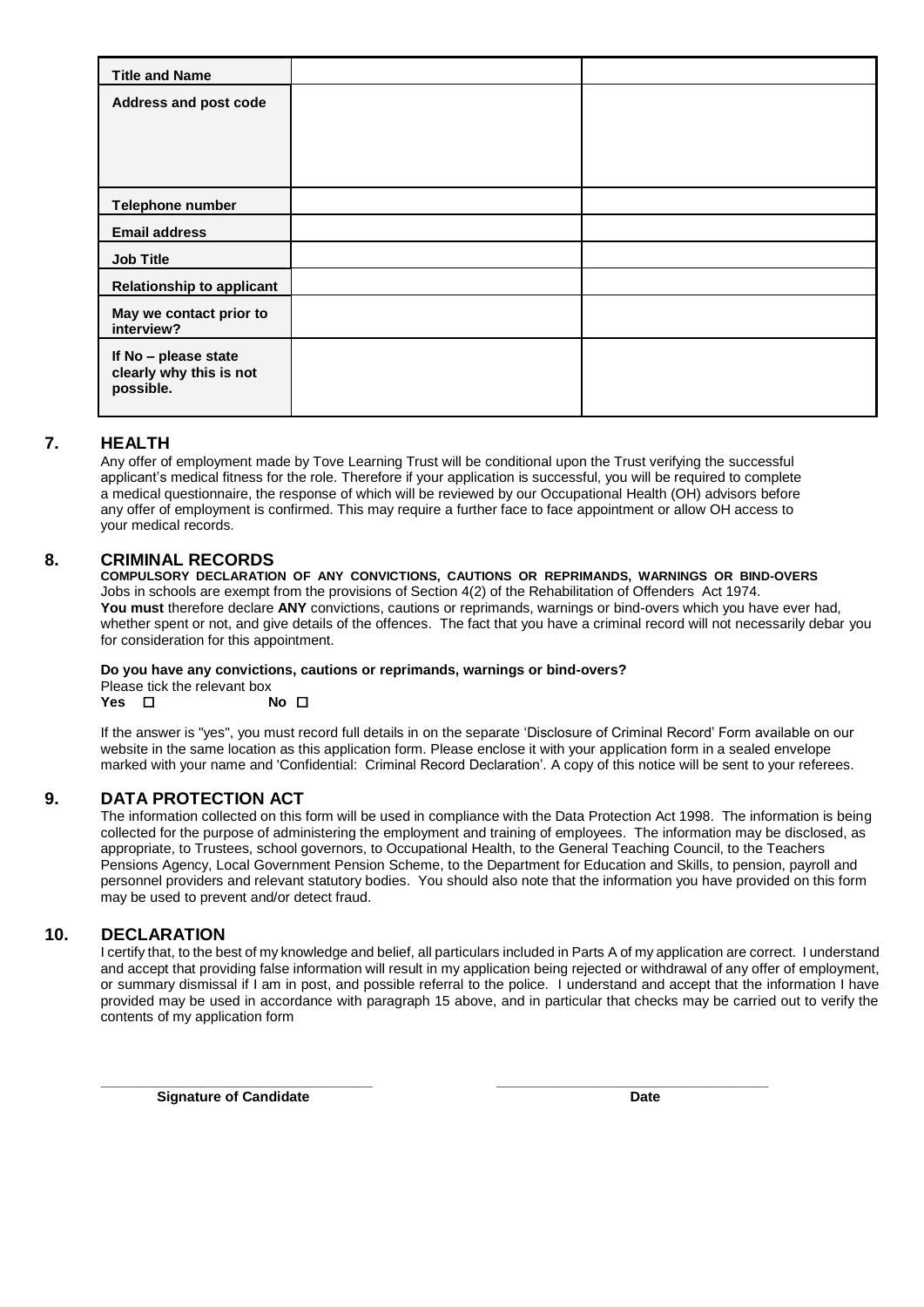# **Part B Internal Ref . No.**

**This section will be separated from Part A on receipt. Relevant contents may be verified prior to shortlisting but will not then be used for selection purposes.**

| 1.                                                       | Surname or family name                                                                                                  |                                                                                                                                     |
|----------------------------------------------------------|-------------------------------------------------------------------------------------------------------------------------|-------------------------------------------------------------------------------------------------------------------------------------|
| 2.                                                       | All previous surnames                                                                                                   |                                                                                                                                     |
| 3.                                                       | All forenames                                                                                                           |                                                                                                                                     |
| 4.                                                       | Title                                                                                                                   |                                                                                                                                     |
| 5.                                                       | <b>Current Address</b>                                                                                                  |                                                                                                                                     |
|                                                          |                                                                                                                         |                                                                                                                                     |
|                                                          |                                                                                                                         |                                                                                                                                     |
|                                                          |                                                                                                                         |                                                                                                                                     |
| 6.                                                       | <b>Postcode</b>                                                                                                         |                                                                                                                                     |
| 7.                                                       | Home telephone number                                                                                                   |                                                                                                                                     |
| 8.                                                       | Mobile telephone number                                                                                                 |                                                                                                                                     |
| 9.                                                       | Date of Birth                                                                                                           |                                                                                                                                     |
| 10 <sub>1</sub>                                          | <b>National Insurance Number</b>                                                                                        |                                                                                                                                     |
|                                                          | 11.<br>Have you ever been subject to an<br>investigation or disciplinary action<br>relating to the welfare of children? | <b>Yes</b><br><b>No</b>                                                                                                             |
|                                                          |                                                                                                                         | lf YES<br>please state separately under confidential cover the<br>circumstances and the outcome including any orders or conditions. |
|                                                          | 12. Are you subject to any legal                                                                                        | <b>Yes</b><br><b>No</b>                                                                                                             |
| restrictions in respect of your<br>employment in the UK? |                                                                                                                         | If YES please provide details separately                                                                                            |
| 13.                                                      | Do you require a work permit?                                                                                           | <b>No</b><br><b>Yes</b>                                                                                                             |
|                                                          |                                                                                                                         | If YES please provide details separately                                                                                            |
| 14.                                                      | Do you have a current full driving<br>licence?                                                                          | <b>No</b><br><b>Yes</b>                                                                                                             |
| 16.                                                      | Are you related to or have a close                                                                                      | <b>Yes</b><br><b>No</b>                                                                                                             |
|                                                          | personal relationship with any pupil,<br>employee, or governor of Wootton                                               | If YES, you can give brief details here or you can submit separately                                                                |
|                                                          | <b>Primary School?</b>                                                                                                  | under confidential cover.                                                                                                           |
|                                                          |                                                                                                                         |                                                                                                                                     |
|                                                          | 17. Are there any special arrangements                                                                                  | <b>Yes</b><br><b>No</b>                                                                                                             |
|                                                          | which we can make for you if you                                                                                        | If Yes please specify, (e.g. ground floor venue, sign language,                                                                     |
|                                                          | are called for an interview and/or<br>work based assessment?                                                            | interpreter, audiotape etc).                                                                                                        |
|                                                          |                                                                                                                         |                                                                                                                                     |
|                                                          |                                                                                                                         |                                                                                                                                     |